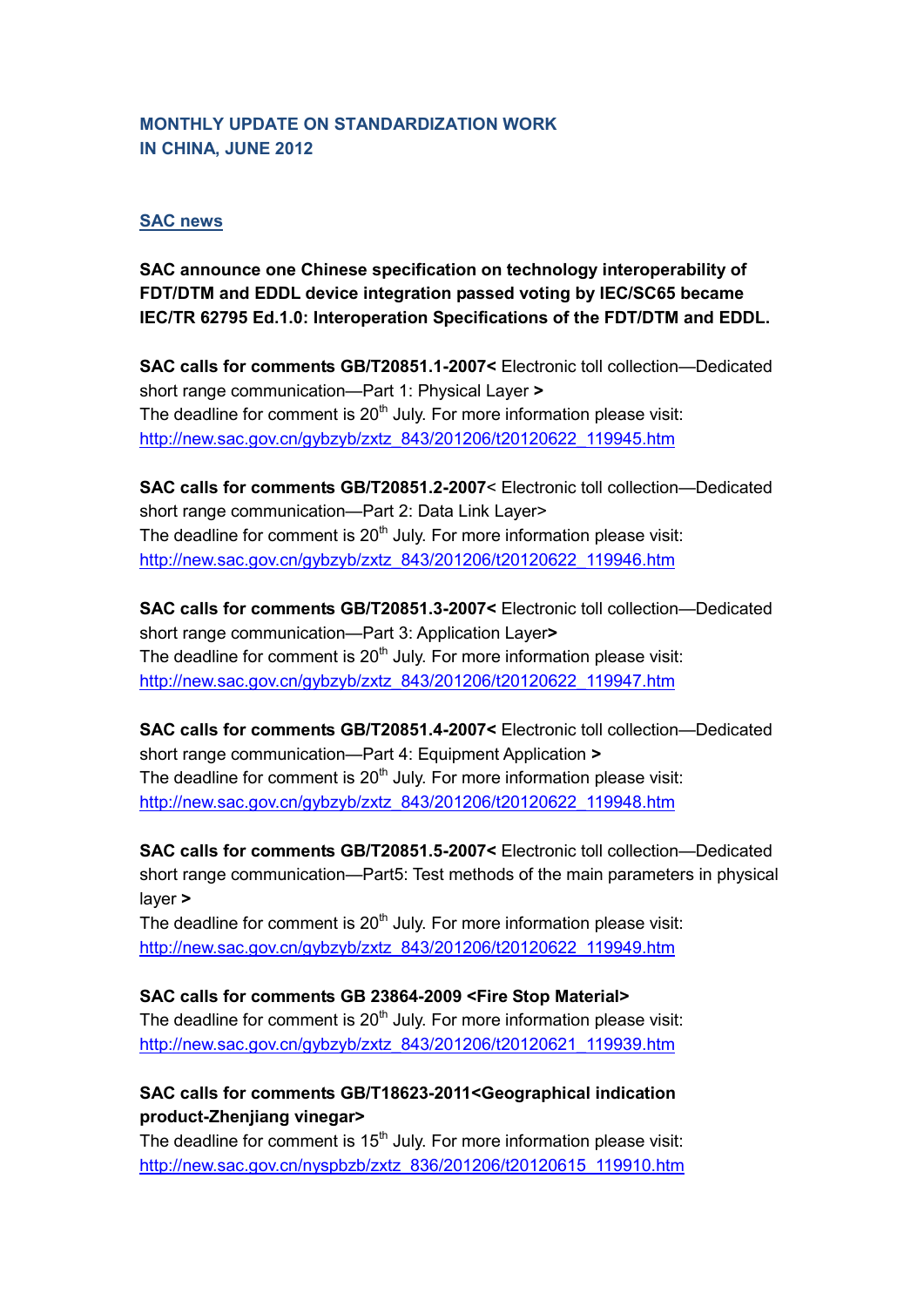## **SAC calls for comments on working plan on 14 national standards related spacecraft**

The deadline for comments is  $27<sup>th</sup>$  June. For more information please visit: [http://new.sac.gov.cn/zhywglb/zxtz\\_823/201206/t20120620\\_119933.htm](http://new.sac.gov.cn/zhywglb/zxtz_823/201206/t20120620_119933.htm)

### **SAC released a working plan on 58 national standards to relevant standardization bodies and TC**

They are MIIT, China Textile Industry Association, China Steel Industry Association, China Petroleum and Chemical Industry Federation, China Building Material Council, China Nonferrous Metals Industry Association, National Standardization TC on Energy Foundation and Management, National Standardization TC on Coal, National Standardization TC on Petroleum Products and Lubricants and National Standardization TC on Ceramics for Daily Use. For more information please visit: [http://new.sac.gov.cn/zhywglb/zxtz\\_823/201206/t20120612\\_119688.htm](http://new.sac.gov.cn/zhywglb/zxtz_823/201206/t20120612_119688.htm)

### **SAC calls for comments on establishment on National Standardization TC on Beidou satellite navigation**

The deadline for comments is  $2<sup>th</sup>$  July. For more information please visit: [http://new.sac.gov.cn/zhywglb/zxtz\\_823/201206/t20120601\\_111638.htm](http://new.sac.gov.cn/zhywglb/zxtz_823/201206/t20120601_111638.htm)

### **SAC calls for comments on national standard on Tapioca Starch**

The comments should be sent to China General Chamber of Commerce The deadline for comment is  $6<sup>th</sup>$  July. For more information please visit: [http://new.sac.gov.cn/nyspbzb/zxtz\\_836/201206/t20120606\\_111665.htm](http://new.sac.gov.cn/nyspbzb/zxtz_836/201206/t20120606_111665.htm)

### **MIIT news**

## **MIIT calls for comments on 4 sector standards and 30 national standards in Electronics industry**

The deadline is  $5<sup>th</sup>$  July. For more information please visit: <http://www.miit.gov.cn/n11293472/n11293832/n12845605/n13916913/14675450.html>

## **MIIT calls for comments on 39 industry standards and one national standard in communication sector**

The deadline is 28<sup>th</sup> June. For more information please visit: <http://www.miit.gov.cn/n11293472/n11293832/n12845605/n13916913/14661988.html>

## **MIIT calls for comments on administration measures of internet information services**

This new version has updated points compared with new version issued in 2000. The revised points are as follow: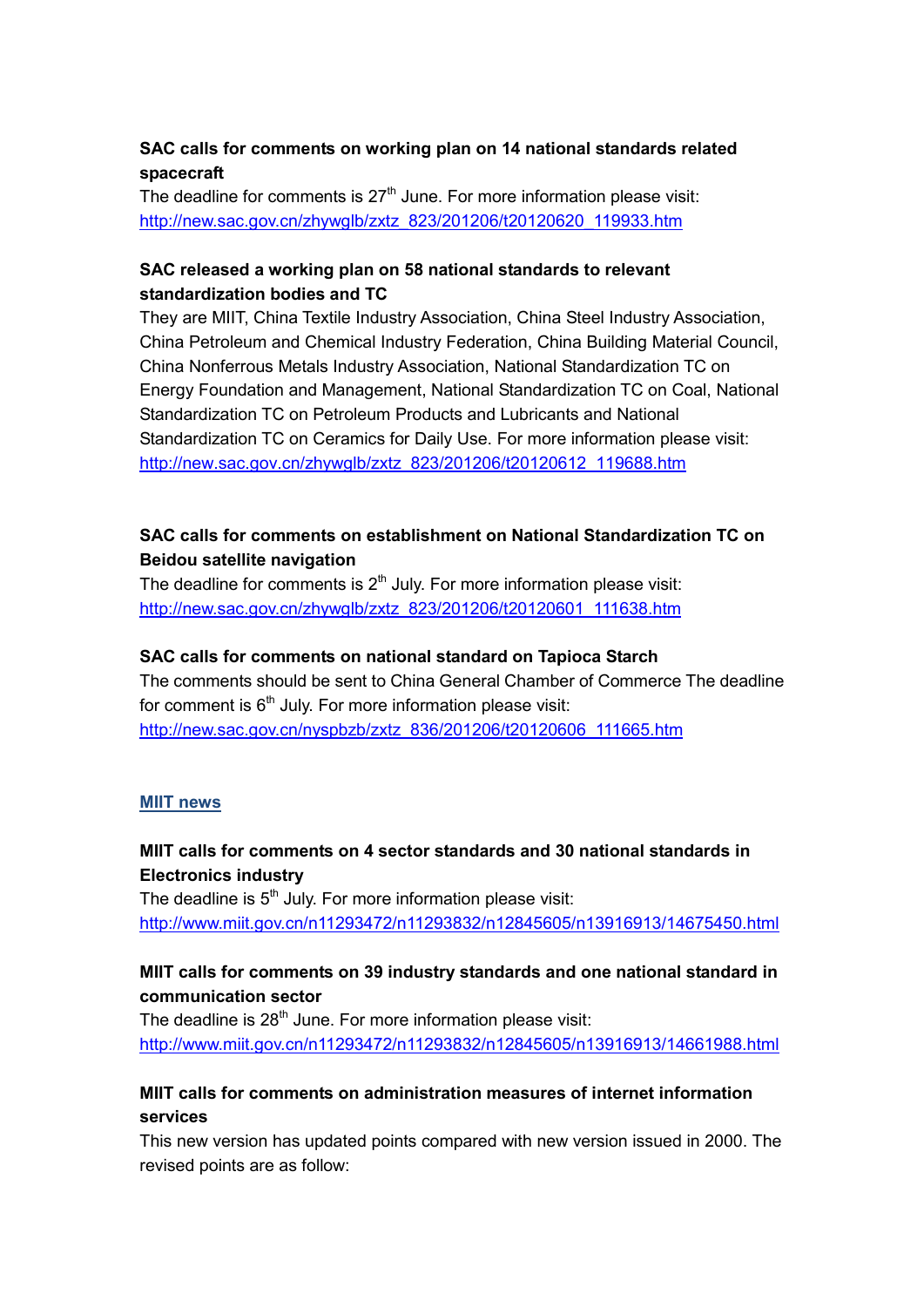- Specific license approval on forum, blog or micro blog
- Perfect access license of create a website
- Strength the safety management responsibilities of relevant service provider
- Strength the record retention obligations of relevant service provider
- Regulate registration system for true identity of the user
- Strengthen the protection of personal information
- Standardize the behaviour of supervise and inspect of government departments

The deadline is  $6<sup>th</sup>$  July. For more information please visit: <http://www.miit.gov.cn/n11293472/n11293832/n12845605/n13916913/14649264.html>

# **MIIT calls for comments on Administrative Measures on Controlling the Pollution of Electrical and Electronic Products (China RoHS)**

Compare with old version of China RoHS issued in 2006, there are several changes as follow:

- New version gives a clear scope of Electrical and Electronic Products, which are below AC 1500v, DC 1000v
- Restricted substances :Pb and its compounds、Hg and its compounds、Cd

and its compounds、Cr(VI) and its compounds 、PBB、PBDE

- In new version, it regulate that State will establish RoHS conformity assessment system for products listed in RoHS catalog, not like in previous version clearly pointed CCC system.
- In new version, it still use catalog control for electrical and electronic products.

The deadline is  $10<sup>th</sup>$  July. For more information please visit: <http://www.miit.gov.cn/n11293472/n11293832/n12845605/n13916913/14645315.html>

# **MIIT calls for comments on Administrative Measures on strengthen the mobile terminal into to net work**

The deadline is  $30<sup>th</sup>$  June. For more information please visit: <http://www.miit.gov.cn/n11293472/n11293832/n12845605/n13916913/14641984.html>

# **MIIT released 14 standards related to civil explosives industry**

- GB 28286-2012 general technical requirements of industrial explosives

- WJ 9072-2012 safety management procedures on site production of mixed explosives

- WJ 9073-2012 safety technical conditions of truck for civilian explosives

- WJ /T9071-2012 testing method on no detonator sensitivity of industrial explosives minimum initiation does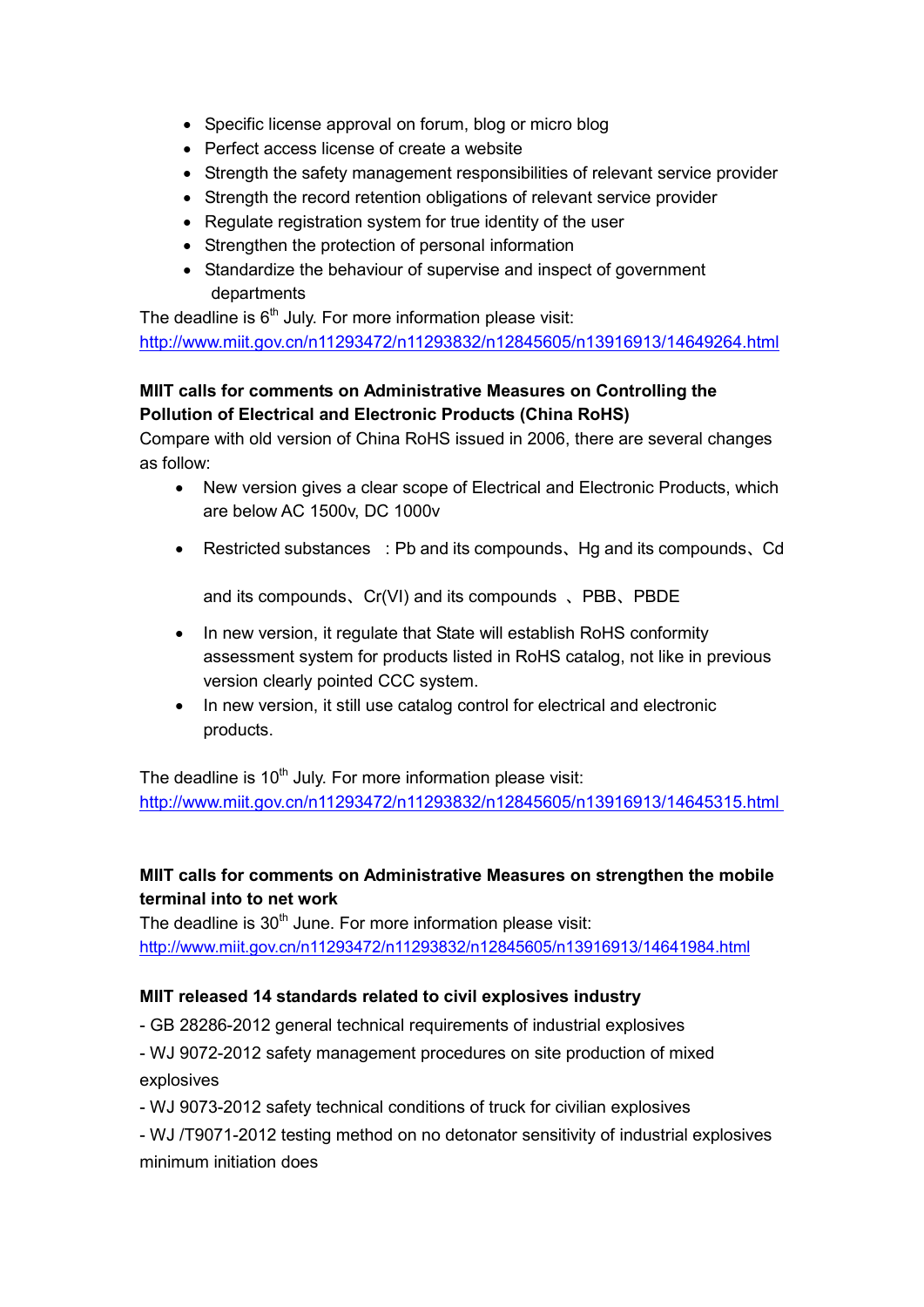- WJ /T9070-2012 safety requirements on position navigation terminal using satellite of industrial electric detonator transporters

- WJ /T9069-2012 technical conditions of industrial explosives drug volume automatic packaging machine

- WJ /T 9074-2012 testing method on industrial detonators impact sensitivity

- WJ 9075.1-2012 civil explosives enterprise security checking method- checking table method- Part 1: general management

- WJ 9075.2-2012 civil explosives enterprise security checking method- checking table method- Part 2: production enterprise integrated security management and overall security conditions

- WJ 9075.3-2012 civil explosives enterprise security checking method- checking table method- Part 3: industrial explosives production line

- WJ 9075.4-2012 civil explosives enterprise security checking method- checking table method- Part 4: industrial detonators production line

- WJ 9075.5-2012 civil explosives enterprise security checking method- checking table method- Part 5: industrial rope pyrotechnics production line

- WJ 9075.6-2012 civil explosives enterprise security checking method- checking table method- Part 6: oil and gas wells and other blasting materials production line

- WJ 9075.7-2012 civil explosives enterprise security checking method- checking table method- Part 7: sale enterprise

For more information please visit:

<http://www.miit.gov.cn/n11293472/n11293832/n11293907/n11368223/14659970.html>

**MIIT released 464 industry standards, including machinery sector, light industry sector, textile industry, metallurgy industry, nonferrous metal industry, chemical industry, petrochemical industry, building materials industry, drug equipment, package sector, gold sector, shipbuilding sector, civil explosive sector, electronics and telecommunications industry.**

For more information please visit:

<http://www.miit.gov.cn/n11293472/n11293832/n12845605/n13916898/14662400.html>

## **MEP news**

### **MEP calls for comments on technical requirement for environmental labelling products-mosquito coils**

The deadline is  $20<sup>th</sup>$  July. For more information please visit: [http://www.mep.gov.cn/gkml/hbb/bgth/201206/t20120626\\_232384.htm](http://www.mep.gov.cn/gkml/hbb/bgth/201206/t20120626_232384.htm)

### **MEP calls for comments on 6 environmental protection standards**

-soils and sediments distilling total metals by microwave acid digestion method -soil quality-determination of cyanide-spectrometric method

-solid waste-determination of organic phosphorous pesticides by gas chromatography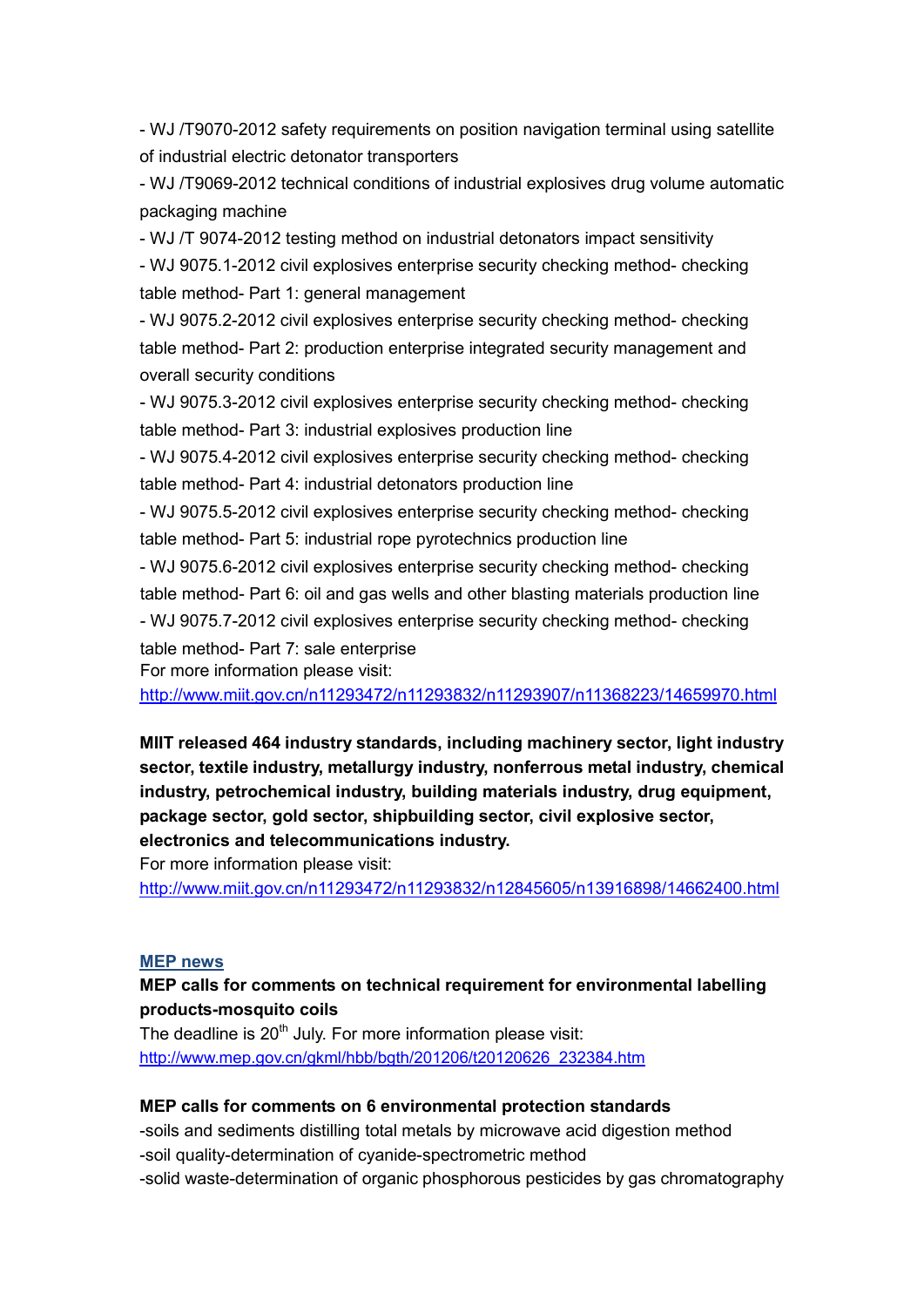-solid waste-determination of Cr (VI)-alkaline digestion-flame atomic -soil and sediment-determination of phenol compounds-gas chromatography method -solid waste-determination of phenol compounds-gas chromatography method The deadline is  $9<sup>th</sup>$  July. For more information please visit: [http://www.mep.gov.cn/gkml/hbb/bgth/201206/t20120614\\_231618.htm](http://www.mep.gov.cn/gkml/hbb/bgth/201206/t20120614_231618.htm)

## **MEP calls for comments on revision of GB 14762-2008 Limits and measurement methods for exhaust pollutants from gasoline engines of heavy-duty vehicles (III IV)**

The deadline is  $14<sup>th</sup>$  June. For more information please visit: [http://www.mep.gov.cn/gkml/hbb/bgth/201206/t20120626\\_232384.htm](http://www.mep.gov.cn/gkml/hbb/bgth/201206/t20120626_232384.htm)

### **MOST news**

### **MOST calls for comments on the "12th Five-Year" Special Plan for the Technical Standards**

http://www.most.gov.cn/tztg/201206/t20120608\_94904.htm

**MOST calls for comments on the "12th Five-Year" Special Plan for technological development on navigation and Location-Based services, "12th Five-Year" Special Plan for technological development on broadband network, "12th Five- Year" Special Plan for technological development on China cloud.**  The deadline is  $27<sup>th</sup>$  June. For information please visit: http://www.most.gov.cn/tztg/201206/t20120608\_94904.htm

# **MOST released "12th Five-Year" Special Plan for technological development on national public security**

http://www.most.gov.cn/tztg/201206/t20120608\_94904.htm

### **MOHURD news**

**MOHURD released high-speed maglev transportation construction standards (Trial)** It will be implemented on  $1<sup>st</sup>$  September 2012. For more information please visit: [http://www.mohurd.gov.cn/zcfg/jsbwj\\_0/jsbwjbzde/201206/t20120625\\_210348.html](http://www.mohurd.gov.cn/zcfg/jsbwj_0/jsbwjbzde/201206/t20120625_210348.html)

### **MOT news**

## **MOT released the Notice of the Standardization Program for Transportation in 2012**

For more information please visit: <http://www.moc.gov.cn/zhuzhan/zhengwugonggao/jiaotongbu>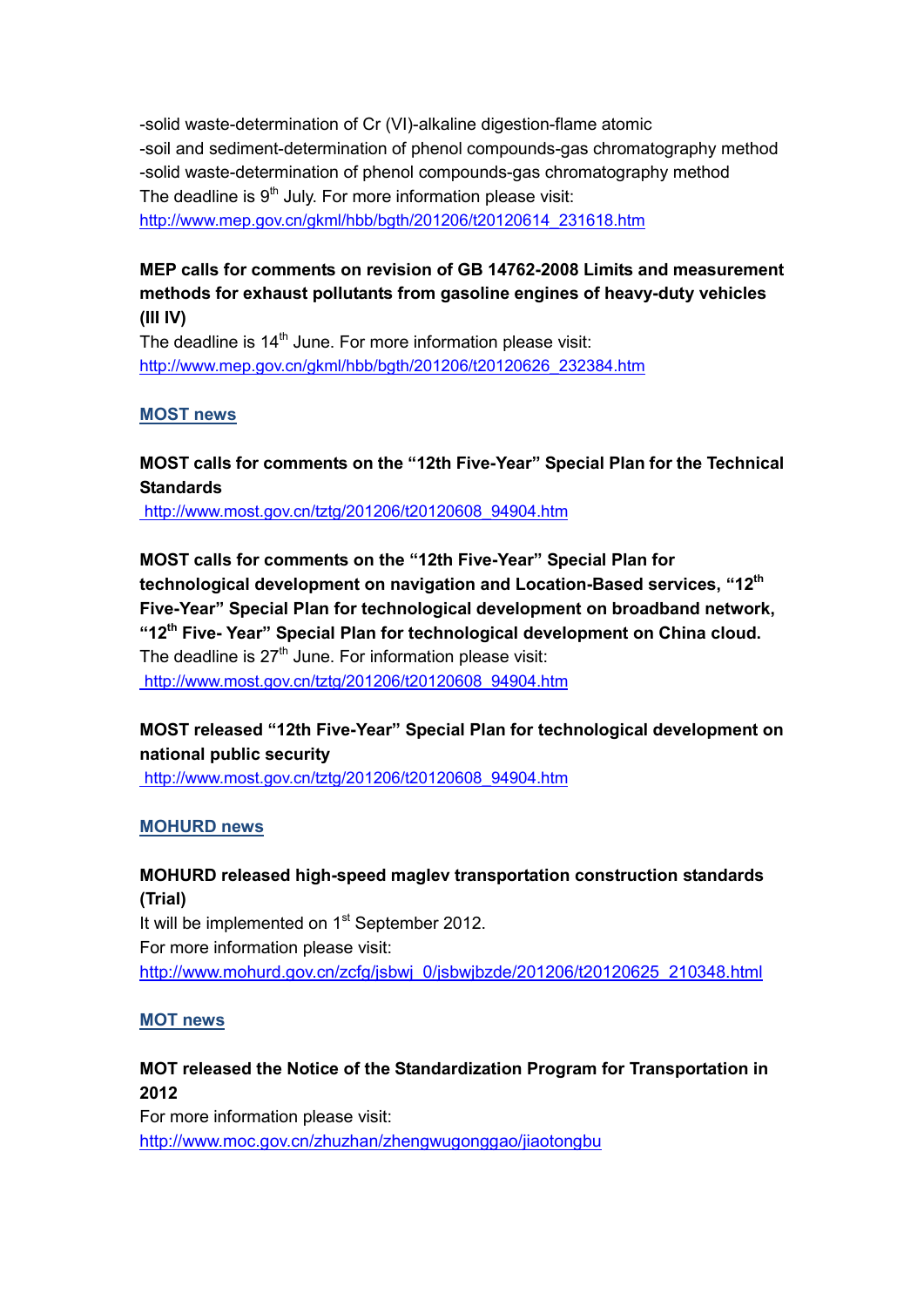### **MOH news**

# **MOH released "12th five-year" planning on national food safety standards** For more information please visit: [http://www.moh.gov.cn/publicfiles/business/htmlfiles/mohwsjdj/s3593/201206/55112.h](http://www.moh.gov.cn/publicfiles/business/htmlfiles/mohwsjdj/s3593/201206/55112.htm) [tm](http://www.moh.gov.cn/publicfiles/business/htmlfiles/mohwsjdj/s3593/201206/55112.htm)

### **MOH released 11national food safety standards related to food additives**

For more information please visit:

[http://www.moh.gov.cn/publicfiles/business/htmlfiles/mohwsjdj/s7891/201206/55071.](http://www.moh.gov.cn/publicfiles/business/htmlfiles/mohwsjdj/s7891/201206/55071.htm) [htm](http://www.moh.gov.cn/publicfiles/business/htmlfiles/mohwsjdj/s7891/201206/55071.htm)

# **MOH: Call for Comments on Basic Requirements for Licensing of Radiation Diagnosis and Treatment**

The deadline is 29th June. For more information please visit**:** <http://www.moh.gov.cn/publicfiles/business/htmlfiles/mohzcfgs/s3574/201206/55077.htm>

### **MOH released 3 compulsory industry standards**

-WS 379-2012 the diagnosis of taeniasis solium -WS 380-2012the diagnosis of paragonimiasis - WS 381-2012the diagnosis cysticercoids cellulosae They will be implemented  $15<sup>th</sup>$  October 2012. For more information please visit: [http://www.moh.gov.cn/publicfiles/business/htmlfiles/mohzcfgs/s7850/201206/55060.](http://www.moh.gov.cn/publicfiles/business/htmlfiles/mohzcfgs/s7850/201206/55060.htm) [htm](http://www.moh.gov.cn/publicfiles/business/htmlfiles/mohzcfgs/s7850/201206/55060.htm)

### **CNIS news**

### **CNIS: Mr. Ma Lin cong, new president of CNIS**

Mr. Ma Lincong, previous vice president of CNIS has taken the position as new president of CNIS. He is in charge of department of Human Resource, sub institute of Standardization Theory and Education, sub institute of Visual Health and Protection of Standardization in CNIS.

### **CCSA news**

### **CCSA calls for comments on series of ICT standards**

The China Communications Standards Association CCSA released a series of calls for comments on the following standards and technical reports:

-Mobile internet malware description format (deadline:  $15<sup>th</sup>$  July)

- The flame retardant polyolefin heat shrink tubing for communication (deadline:  $6<sup>th</sup>$  July) -Digital communication twisted pair cables with polyolefin insulation level (deadline: 6<sup>th</sup>

July)

-Communication cables –physically foamed polyethylene insulation leaky coaxial